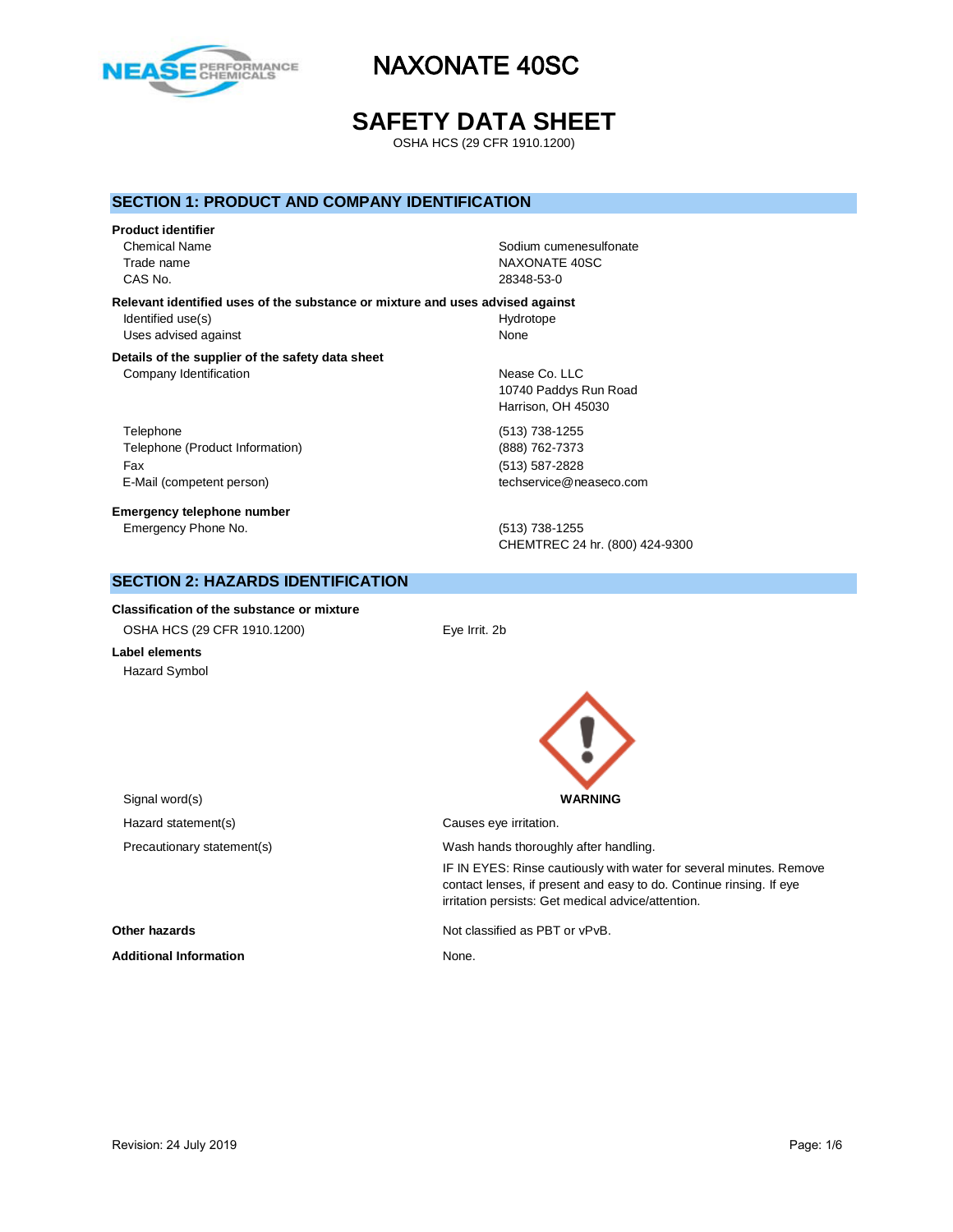

# **SECTION 3: COMPOSITION/INFORMATION ON INGREDIENTS**

| Hazardous ingredient(s) | $%$ W/W | CAS No.    | Hazard statement(s)    |
|-------------------------|---------|------------|------------------------|
| Sodium cumenesulfonate  | $>40\%$ | 28348-53-0 | Causes eye irritation. |
| Sodium sulfate          | $2\%$   | 7757-82-6  | None                   |
| Water                   | $<60\%$ | 7732-18-5  | None                   |

**Additional Information -** None

### **SECTION 4: FIRST AID MEASURES**

| Description of first aid measures                                             |                                                                                                                                                                                                                    |
|-------------------------------------------------------------------------------|--------------------------------------------------------------------------------------------------------------------------------------------------------------------------------------------------------------------|
| Inhalation                                                                    | Remove to fresh air and keep at rest in a position comfortable for breathing.<br>If breathing is laboured, administer oxygen. If breathing has stopped, apply<br>artificial respiration.                           |
| <b>Skin Contact</b>                                                           | Wash affected skin with plenty of water. Continue to wash the affected area<br>for at least 15 minutes.                                                                                                            |
| Eye Contact                                                                   | Immediately flush eyes for at least 15 minutes. Hold eye open and rinse<br>slowly and gently with water. Continue rinsing. Seek medical treatment when<br>anyone has symptoms apparently due to contact with eyes. |
| Ingestion                                                                     | Drink two glasses of water. Call a physician. If swallowed, and the victim is<br>conscious and alert, induce vomiting immediately, as directed by medical<br>personnel.                                            |
| Most important symptoms and effects, both<br>acute and delayed                | None                                                                                                                                                                                                               |
| Indication of any immediate medical attention<br>and special treatment needed | None                                                                                                                                                                                                               |

### **SECTION 5: FIRE-FIGHTING MEASURES**

Additional Information **None** 

| <b>Extinguishing media</b>                                       |                                                                                                          |  |  |
|------------------------------------------------------------------|----------------------------------------------------------------------------------------------------------|--|--|
| -Suitable Extinguishing Media<br>-Unsuitable Extinguishing Media | Extinguish with waterspray, dry chemical, sand or carbon dioxide.<br>None anticipated.                   |  |  |
| Special hazards arising from the substance or<br>mixture         | None anticipated.                                                                                        |  |  |
| <b>Advice for fire-fighters</b>                                  | Fire fighters should wear complete protective clothing including self-<br>contained breathing apparatus. |  |  |

### **SECTION 6: ACCIDENTAL RELEASE MEASURES Personal precautions, protective equipment and emergency procedures** Put on protective equipment before entering danger area. **Environmental precautions Do not allow to enter drains, sewers or watercourses. Methods and material for containment and cleaning up** Contain spillages with sand, earth or any suitable adsorbent material. Transfer to a container for disposal or recovery. Wash the spillage area with water. If possible prevent water running into sewers. **Reference to other sections None**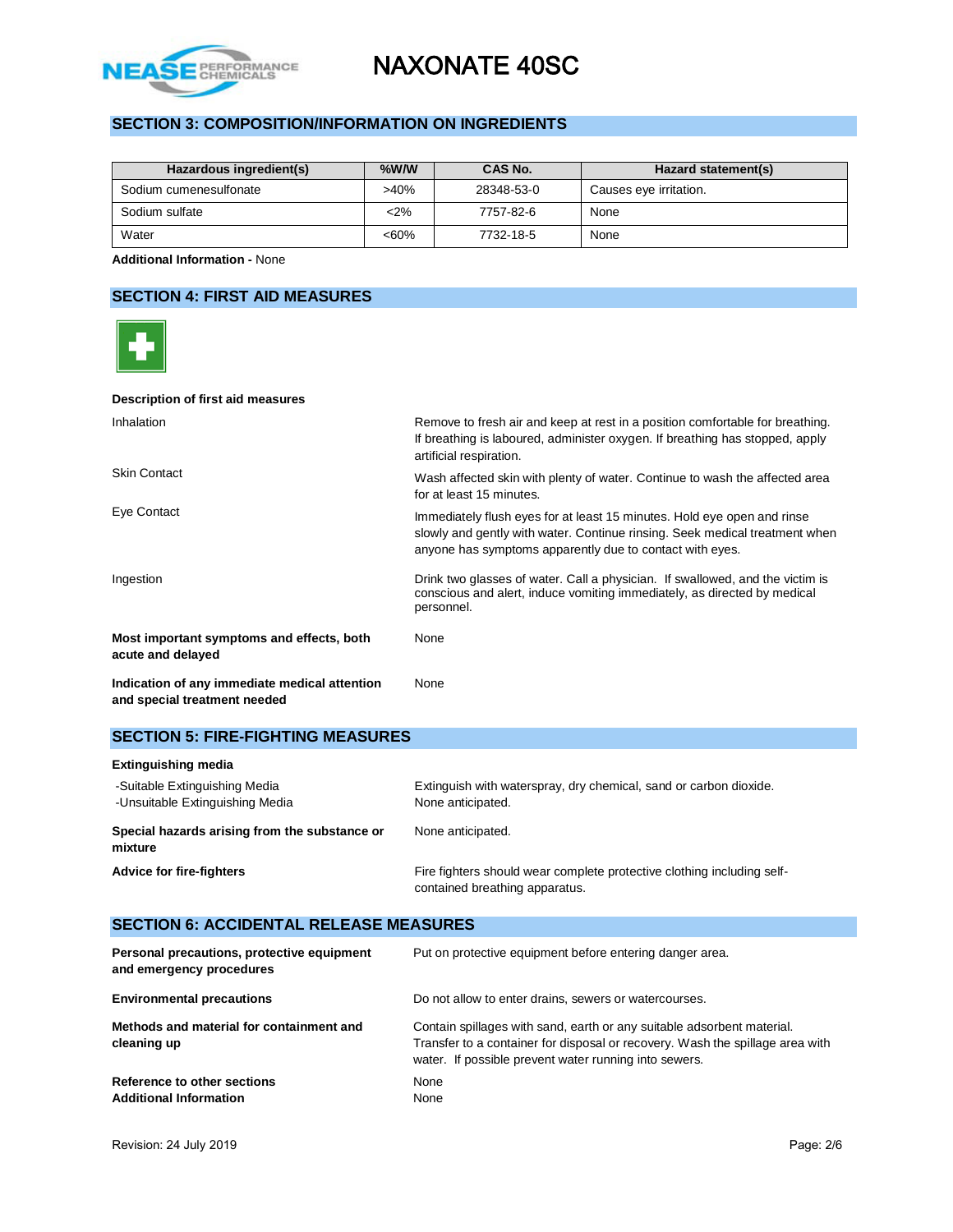

# **SECTION 7: HANDLING AND STORAGE**

| Precautions for safe handling                                | Do not get in eyes.                                                                                                                                                                                           |  |  |  |
|--------------------------------------------------------------|---------------------------------------------------------------------------------------------------------------------------------------------------------------------------------------------------------------|--|--|--|
| Conditions for safe storage, including any incompatibilities |                                                                                                                                                                                                               |  |  |  |
| -Storage Temperature                                         | Store at room temperature. Prevent from freezing. This product should be<br>stored at a temperature greater than: $10^{\circ}$ C (50 $^{\circ}$ F). The product will<br>precipitated at $7^{\circ}$ C (45°F). |  |  |  |
| -Incompatible materials                                      | Keep away from oxidising agents. Keep container tightly closed and dry.                                                                                                                                       |  |  |  |
| Specific end use(s)                                          | Hydrotope                                                                                                                                                                                                     |  |  |  |

# **SECTION 8: EXPOSURE CONTROLS/PERSONAL PROTECTION**

#### **Control parameters**

#### **Occupational exposure limits**

|                                                           |         |            | LTEL (8 hr TWA ppm)                                                            | STEL (ppm)                                                          |                    |       |  |  |  |
|-----------------------------------------------------------|---------|------------|--------------------------------------------------------------------------------|---------------------------------------------------------------------|--------------------|-------|--|--|--|
| <b>SUBSTANCE.</b>                                         | CAS No. | PEL (OSHA) | <b>TLV (ACGIH)</b>                                                             | PEL (OSHA)                                                          | <b>TLV (ACGIH)</b> | Note: |  |  |  |
| None                                                      | -----   | ------     | -------                                                                        | -------                                                             | --------           | ----- |  |  |  |
| Recommended monitoring method<br><b>Exposure controls</b> |         |            | None                                                                           |                                                                     |                    |       |  |  |  |
| Appropriate engineering controls                          |         |            |                                                                                | Not normally required.                                              |                    |       |  |  |  |
| <b>Personal protection equipment</b>                      |         |            |                                                                                |                                                                     |                    |       |  |  |  |
| Eye/face protection                                       |         |            |                                                                                | Wear protective eye glasses for protection against liquid splashes. |                    |       |  |  |  |
| Skin protection (Hand protection/ Other)                  |         |            | The following to be used as necessary: Gloves (Neoprene or Natural<br>rubber). |                                                                     |                    |       |  |  |  |
| Respiratory protection                                    |         |            |                                                                                | No personal respiratory protective equipment normally required.     |                    |       |  |  |  |
| Thermal hazards                                           |         |            |                                                                                | Use gloves with insulation for thermal protection, when needed.     |                    |       |  |  |  |
| <b>Environmental Exposure Controls</b>                    |         |            |                                                                                | Do not allow to enter drains, sewers or watercourses.               |                    |       |  |  |  |

### **SECTION 9: PHYSICAL AND CHEMICAL PROPERTIES**

### **Information on basic physical and chemical properties**

| Appearance                               | Liauid                  |
|------------------------------------------|-------------------------|
| Colour                                   | Colourless to yellowish |
| Odour                                    | <b>Bland</b>            |
| Odour Threshold (ppm)                    | Not available.          |
| pH (Value)                               | 7-9                     |
| Melting Point (°C) / Freezing Point (°C) | $10 - 15$               |
| Boiling point/boiling range (°C):        | 101                     |
| Flash Point (°C)                         | $>121$ (250 °F)         |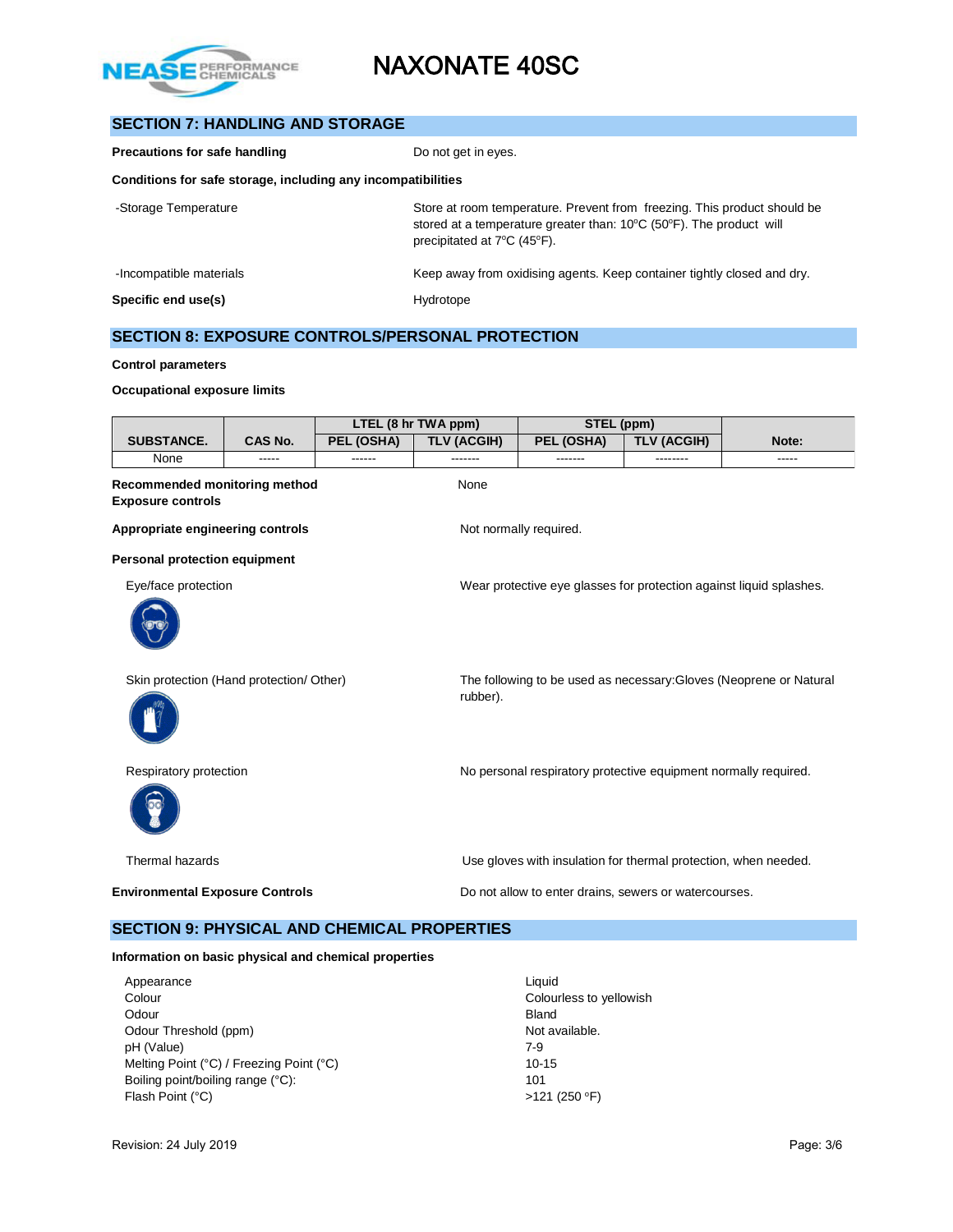

Evaporation rate  $\langle 1 \rangle$  (butyl acetate=1). Flammability (solid, gas) Not applicable. Explosive limit ranges Not available. Vapour Pressure (Pascal) 2266 (17 mm Hg) Vapour Density (Air=1)  $\leq$  25°C<br>Density (g/ml) 1.17 @ 25°C Density (g/ml) Solubility (Water) Completely Soluble Solubility (Other) Not available. Partition Coefficient (n-Octanol/water) Not available. Auto Ignition Temperature (°C) and the control of the Not available. Decomposition Temperature (°C) Not available. Kinematic Viscosity (cSt) @ 40°C Not available Not available Explosive properties Not explosive. Oxidising properties **Not oxidising** properties Not oxidising.

**Other information Not available. Other information** 

# **SECTION 10: STABILITY AND REACTIVITY**

| Reactivity                                | Stable under normal conditions.                  |
|-------------------------------------------|--------------------------------------------------|
| <b>Chemical stability</b>                 | Stable.                                          |
| Possibility of hazardous reactions        | None anticipated.                                |
| <b>Conditions to avoid</b>                | Incompatible materials.                          |
| Incompatible materials                    | Reacts with oxidizers.                           |
| <b>Hazardous Decomposition Product(s)</b> | Carbon monoxide, Carbon dioxide, Sulphur oxides, |

### **SECTION 11: TOXICOLOGICAL INFORMATION**

**Exposure routes:** Inhalation**,** Skin Contact**,** Eye Contact

### **Substances in preparations / mixtures**

sodium cumenesulphonate (CAS# 28348-53-0):

| <b>Acute toxicity</b>                                             | Oral: LD50 $>$ 7000 mg/kg-bw                                                    |
|-------------------------------------------------------------------|---------------------------------------------------------------------------------|
|                                                                   | Dermal: $LD50 > 2000$ mg/kg-bw                                                  |
|                                                                   | Inhalation: $LC50 > 6.41$ mg/l 232 min (By analogy with similar<br>materials)   |
| <b>Irritation/Corrosivity</b>                                     | Causes eye irritation.                                                          |
| <b>Sensitization</b>                                              | It is not a skin sensitizer.                                                    |
| <b>Repeated dose toxicity (By analogy with similar materials)</b> | NOAEL: > 763 active ingredient/kg bw/day (in diet for 90 days, in<br>diet, rat) |

**Carcinogenicity** (By analogy with similar materials) It is unlikely to present a carcinogenic hazard to man.

| <b>NTP</b> | ADC | <b>ACGIF</b> | <b>OSHA</b> | <b>NIOSH</b> |
|------------|-----|--------------|-------------|--------------|
| No.        | No. | No.          | No.         | No.          |

**Mutagenicity** (By analogy with similar materials) There is no evidence of mutagenic potential.

**Toxicity for reproduction** (By analogy with similar materials) None anticipated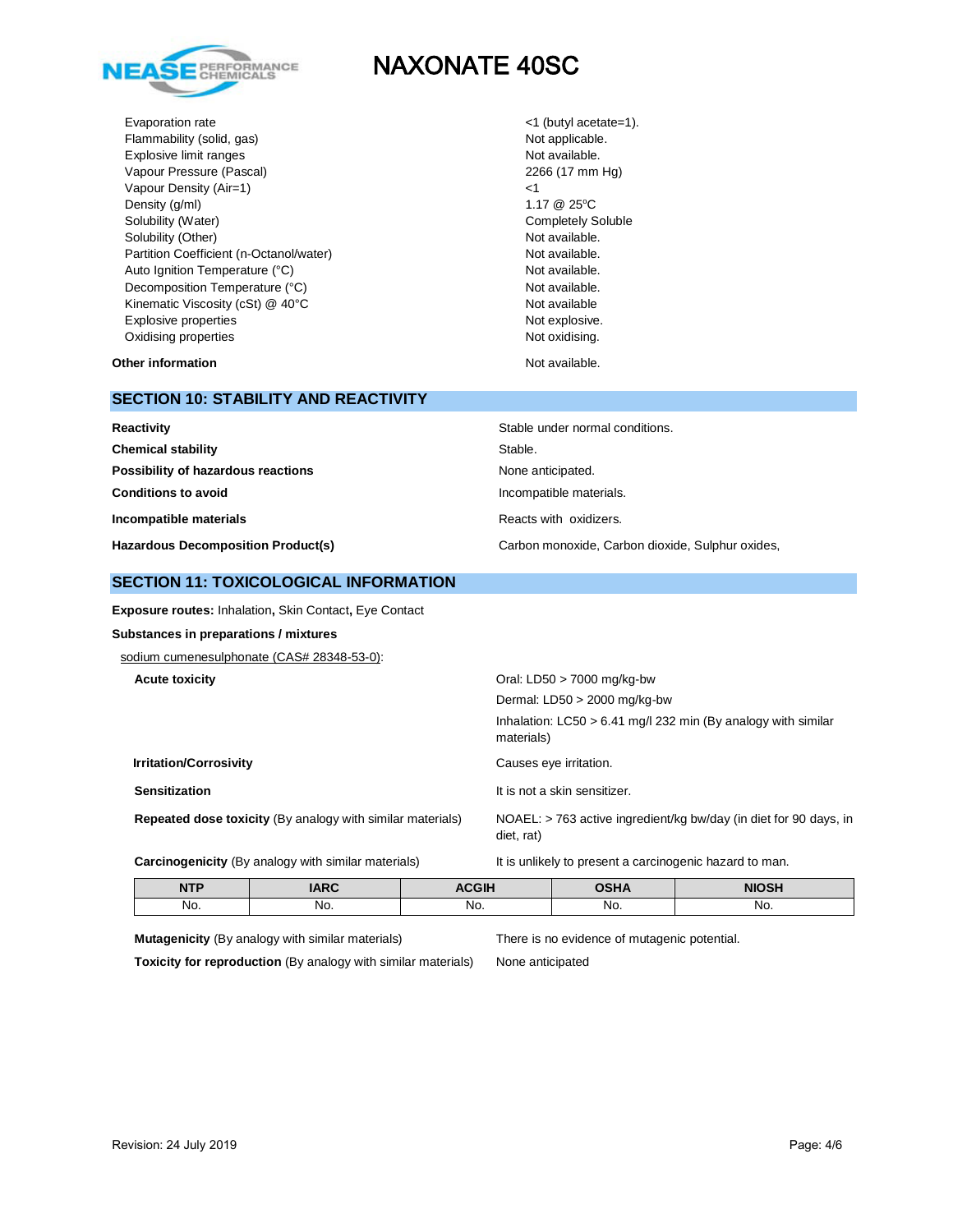

# **SECTION 12: ECOLOGICAL INFORMATION**

#### Toxicity - Substances in preparations / mixtures

| sodium cumenesulphonate (CAS# 28348-53-0) - By analogy with similar materials: |  |  |  |  |  |
|--------------------------------------------------------------------------------|--|--|--|--|--|
|                                                                                |  |  |  |  |  |

| Short term | LC50 (96 hour): $> 1000$ mg/L (Oncorhynchus mykiss)         |
|------------|-------------------------------------------------------------|
|            | EC50 (48 hour): 54 mg/l (Daphnia magna, mobility)           |
|            | EC50 (96 hour): > 230 mg/l (Pseudokirchnerella subcapitata) |
| Long Term  | Scientifically unjustified                                  |

**Persistence and degradability** Readily biodegradable **Bioaccumulative potential Not available. Mobility in soil Mobility in soil Results of PBT and vPvB assessment** Not classified as PBT or vPvB. **Other adverse effects** None known.

### **SECTION 13: DISPOSAL CONSIDERATIONS**

**Waste treatment methods** Disposal should be in accordance with local, state or national legislation. Consult an accredited waste disposal contractor or the local authority for advice.

Additional Information **None known.** None known.

### **SECTION 14: TRANSPORT INFORMATION**

**Land transport (U.S. DOT)**

**Sea transport (IMDG)**

**Air transport (ICAO/IATA)**

**UN number Proper Shipping Name Transport hazard class(es) Packing group Hazard label(s) Environmental hazards Special precautions for user**

**Not classified as dangerous for transport**

**Transport in bulk according to Annex II of MARPOL73/78 and the IBC Code:** 

### **SECTION 15: REGULATORY INFORMATION**

**Safety, health and environmental regulations/legislation specific for the substance or mixture:**

**TSCA (Toxic Substance Control Act) -** Inventory Status**: On active TSCA list Canada Domestic Substance List (DSL)** - Listed

#### **Designated Hazardous Substances and Reportable Quantities (40 CFR 302.4)**:

| <b>Chemical Name</b>                     |                       |                   | CAS No. | Typical %wt.                                       | <b>RQ (Pounds)</b>  |  |  |  |
|------------------------------------------|-----------------------|-------------------|---------|----------------------------------------------------|---------------------|--|--|--|
| None                                     |                       |                   | ----    | ----                                               | ----                |  |  |  |
| SARA 311/312 - Hazard Categories:        |                       |                   |         |                                                    |                     |  |  |  |
| $\Box$ Fire                              | $\Box$ Sudden Release | $\Box$ Reactivity |         | $\boxtimes$ Immediate (acute)<br>Chronic (delayed) |                     |  |  |  |
| SARA 313 - Toxic Chemicals (40 CFR 372): |                       |                   |         |                                                    |                     |  |  |  |
|                                          | <b>Chemical Name</b>  |                   |         | CAS No.                                            | <b>Typical %wt.</b> |  |  |  |
| None                                     |                       |                   |         | ------                                             | -----               |  |  |  |
|                                          |                       |                   |         |                                                    |                     |  |  |  |

### **SARA 302 - Extremely Hazardous Substances(40 CFR 355):**

| <b>Chemical Name</b> | <b>AS No.</b>     | Typical %wt.      |
|----------------------|-------------------|-------------------|
| None                 | ------<br>------- | $\cdots$<br>_____ |